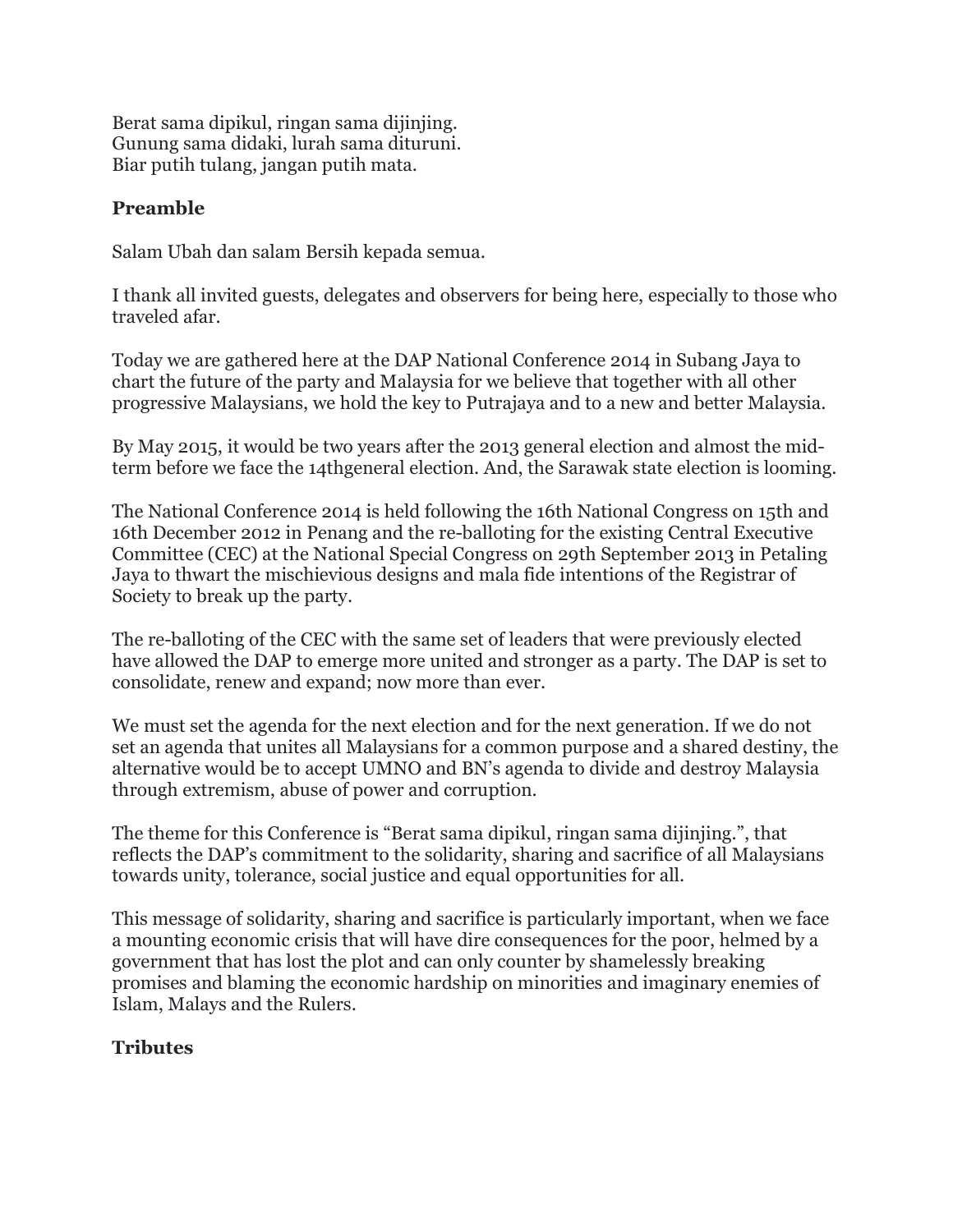2014 is likely to be remembered as Malaysia's annus horribilis in decades but we have faith in Malaysians that we will rise as a people to overcome the challenges ahead.

As a people, Malaysians have been crippled by a double tragedy of MH17 and MH370; and DAP extends its sympathy, support and solidarity to the affected family members. We will support all efforts to seek justice for those who were murdered on MH17 and search for the missing MH370.

With deepest regret and sadness that we mourn the passing of our party stalwarts who had stood together with us for a new Malaysia based on democracy, justice and equal opportunity. We bid them farewell and we extend our condolences to their respective family members.

#### Sdr Karpal Singh

Our Party Chairman Sdr Karpal Singh, who has been one of the loudest voices of conscience to our nation, tragically left us on the 17th April 2014. Yet even until his final moments, he was fearlessly fighting the oppressive forces, who wished to change the character and identity of our Federal Constitution. Sdr. Tan Kok Wai assumed the position of acting National Chairman.

#### Sdr Wong Ho Leng

The party was plunged into further sorrow and despair, when on the 21st June, the then Chairman of DAP Sarawak Sdr Wong Ho Leng, passed away after a long battle with cancer. Sdr Ho Leng's legacy will remain strong in the ever growing influence and current leadership of DAP Sarawak that he has built up over the years.

#### Sdr Seah Leong Peng

Sdr Seah Leong Peng's departure on 1st May spelt another painful bereavement for the party. He was a true testament to the power of dedication and unfettered hard work in building a strong grassroots support that allowed PR and DAP to win 55% of the popular vote in the 2013 general election.

### Dr Chen Man Hin's 90th years old birthday

On a happier note, I would like to report to the National Conference that our beloved founding Chairman Sdr. Chen Man Hin has just reached a very rare milestone in human life, celebrating his 90th birthday in November. Dr. Chen is a towering Malaysian who devoted his life to work towards a better Malaysia, without whom the DAP would not exist. We wish him good health.

### By-elections

I would like to take this opportunity to express my gratitude to all leaders and members who had campaigned tirelessly in the Bukit Gelugor, Teluk Intan and Kajang byelections for DAP and Pakatan Rakyat candidates, and we thank the voters for their support as well. We welcome Sdr Ramkarpal for joining us in our parliamentary delegation. We salute the tenacity of Sdri Dyana Sofya in giving a good electoral fight. And we congratulate Datuk Seri Dr Wan Azizah for becoming a wakil rakyat, again.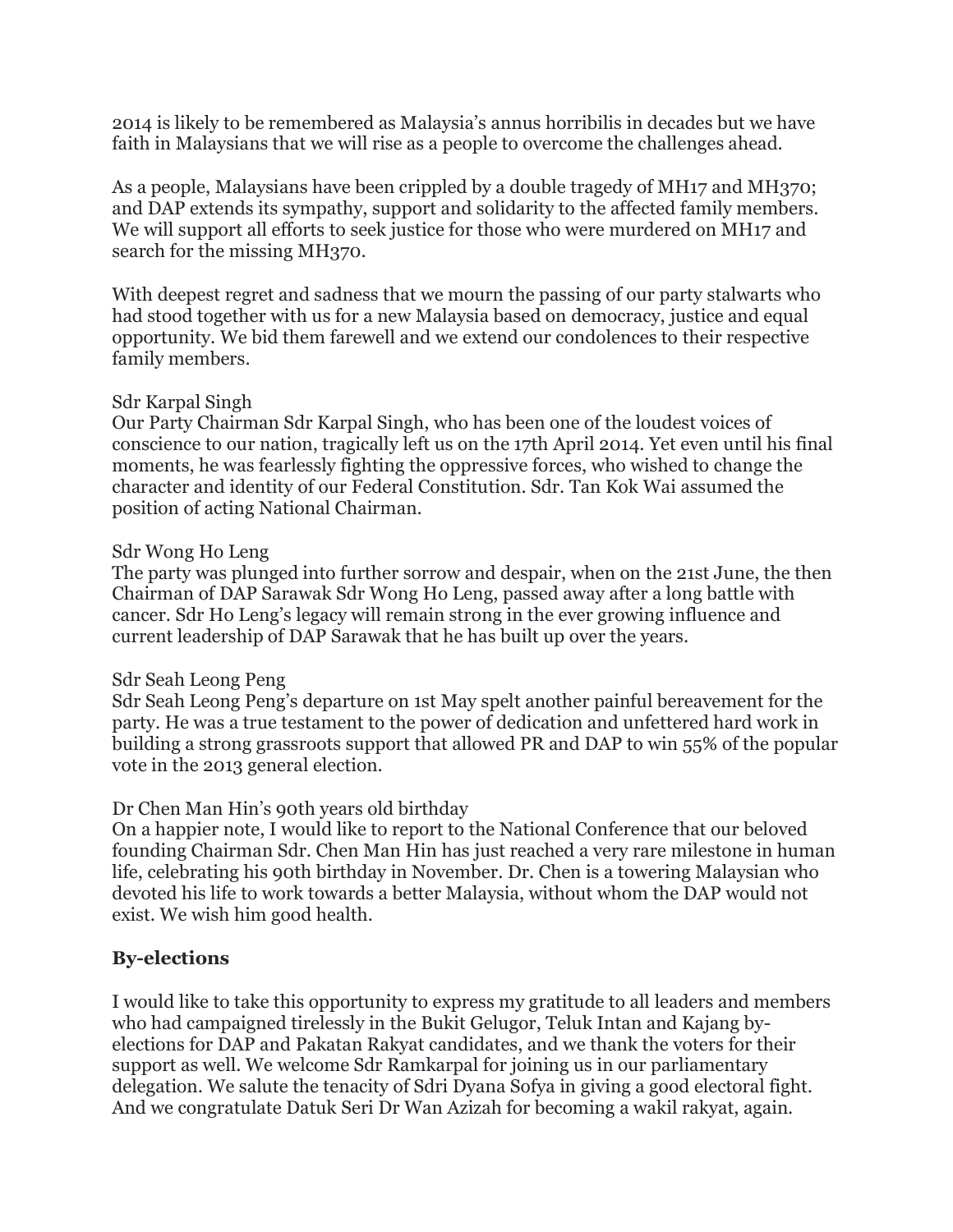### The State of the Party

I would like to thank the delegates for the trust and mandate given to the Central Executive Committee by being elected twice at both the election on 15th December 2012 and the re-balloting on 29th September 2013.

Since the electoral success of 2008, the UMNO-controlled Barisan Nasional has been attacking the DAP day and night. The reason is simple: if Malaysians, especially the Malays can accept the DAP's non-racial politics, integrity in leadership and good governance, it will spell the end of BN and UMNO. UMNO and BN's relentless hostilities even amounted to attempts by the Registrar of Societies (ROS) to ban DAP on the eve of the 13th General Election in 2013. We refused to back down and we have won the first round.

Then the ROS came charging at us. And again, a great legal battle was won by our Sdr Gobind Singh Deo in court, when the ROS was forced to concede in court that the ROS cannot refuse to recognize the right of the Central Executive Committee, elected on the 29th September 2013, to make decisions. Although DAP was constrained to agree to the ROS's earlier demand of conducting fresh party elections, at risk of being de-registered, and we did hold this reelection but under protest, we worked in solidarity and proved that we will never be defeated.

We expect the ROS to come charging at us again for the third time, the fourth, the fifth and again and again. That is why we are proposing some party constitutional amendments not just to test the ROS but to protect the party from sabotage at the eve of the electoral battle. Although the threats are there, we will continue with our struggle. We have faith in our party members, that each and every single one of us will do our very best to prevent de-registration and ensure the survival of the party.

# The next five years and the next fifty years

There is a saying that "When the going gets tough, the tough get going". The DAP has gone through trials and tribulations in the last 48 years since the party was formed on 18th March 1966. In less than a year and half, on 18thMarch 2016, we will be celebrating DAP's 50th anniversary. Sdr Liew Chin Tong has been tasked with the 50thanniversary celebrations which will be the launching pad for the 14th general elections.

While the DAP has been steadfast in its commitments to the struggle for a democratic and socially just Malaysia with equal opportunities for all, since the political tsunami on 8th March 2008; DAP is expected to play the role of a principled and effective opposition and also a partner in power of a government-in-waiting.

DAP must offer a long term vision of moderation, equity, justice, freedom and economic growth through a set of desirable and achievable policies for ordinary Malaysians of all ethnic and religious backgrounds, from Batu Sumpah in Sabah to Sarawak and onwards to Johor and Bukit Kayu Hitam in Perlis.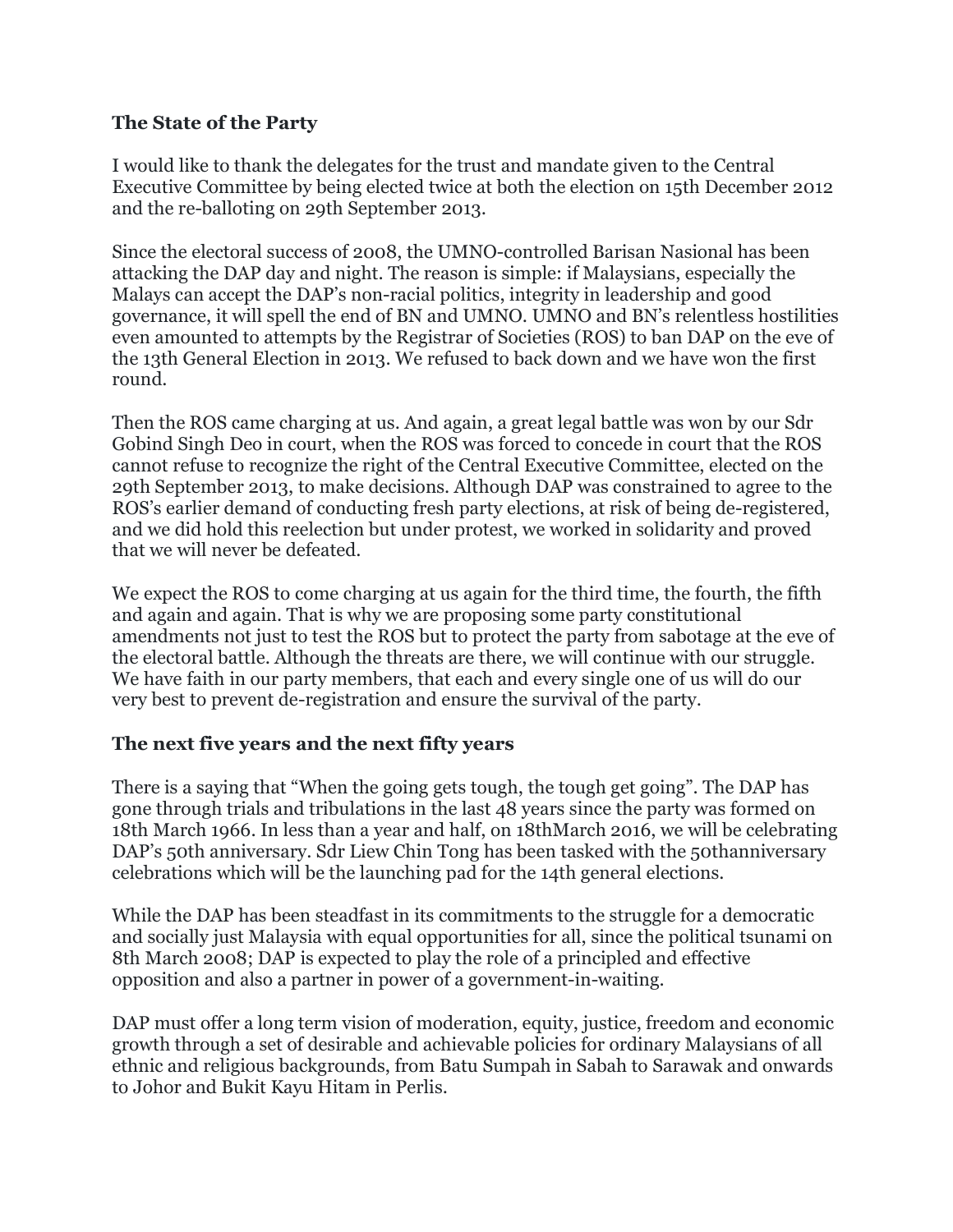We must recognise not only the contributions of Malaysians but that of Sabah and Sarawak as one of the three(not one of 13 states) equal integral partners with Peninsular Malaysia that make up Malaysia in 1963. Only all three will make one Malaysia, where without either Sabah or Sarawak there will be no Malaysia

### Our party's constitutional amendments

The Central Executive Committee is tabling several major proposals to amend the party's Constitution to strengthen the party and also increase women participation which is key to winning the 14th General Election. I wish to thank Sdr. Loke Siew Fook for leading the Constitutional Amendment Committee, as well as CEC members who served on the Committee, for their efforts in assisting the party to strengthen its organisational structure.

We propose that the Central Executive Committee be expanded from 20 to 30 elected members to give more opportunities to all to aspire to positions of leadership, especially as "the party for the young and women". The DAP prides itself as having the largest porportion of young leaders at the central leadership and among elected representatives. For instance, 21 out of 104 current DAP state assemblypersons were born after 1980.

It is also proposed that a 30% women quota is imposed on elected positions, to ensure that at least 9 out of the 30 elected CEC members are women. The DAP believes however, that women are equal partners in our struggle and is committed towards gender equality. Let us not forget that whilst leaders like Sdr Karpal, Kit Siang, Kok Wai, Seng Giaw and myself have faced prosecution and persecution, and new leaders in Anthony Loke, Tony Pua, Ng Wei Aik, Phee Boon Poh, R.S Rayer who face similar action, we have also women leaders like Teresa Kok and Teo Nie Ching who are charged for sedition or face sedition charges.

The terms for State Committees are extended from two years to three years to align with the CEC, and Branch Committees from a year to two years in the hope that a slightly longer period to perform can help to consolidate the party's support bases. Parliamentary Liaison Committees are revamped with election coordination in mind to better prepare the party for electoral battles.

A term limit of three terms for state chairperson is a move to ensure continuous renewal and rejuvenation of the party and train leaders at the state level. The DAP was the first party to limit our top leader theSecretary-General's term more than a decade ago. Today we make another historic and progressive move to expand this term limits to the state chairperson.

I humbly request for your support in the various amendments to consolidate the DAP in the face of greater challenges as well as opportunities ahead of us.

### The party of ideas and the party of the future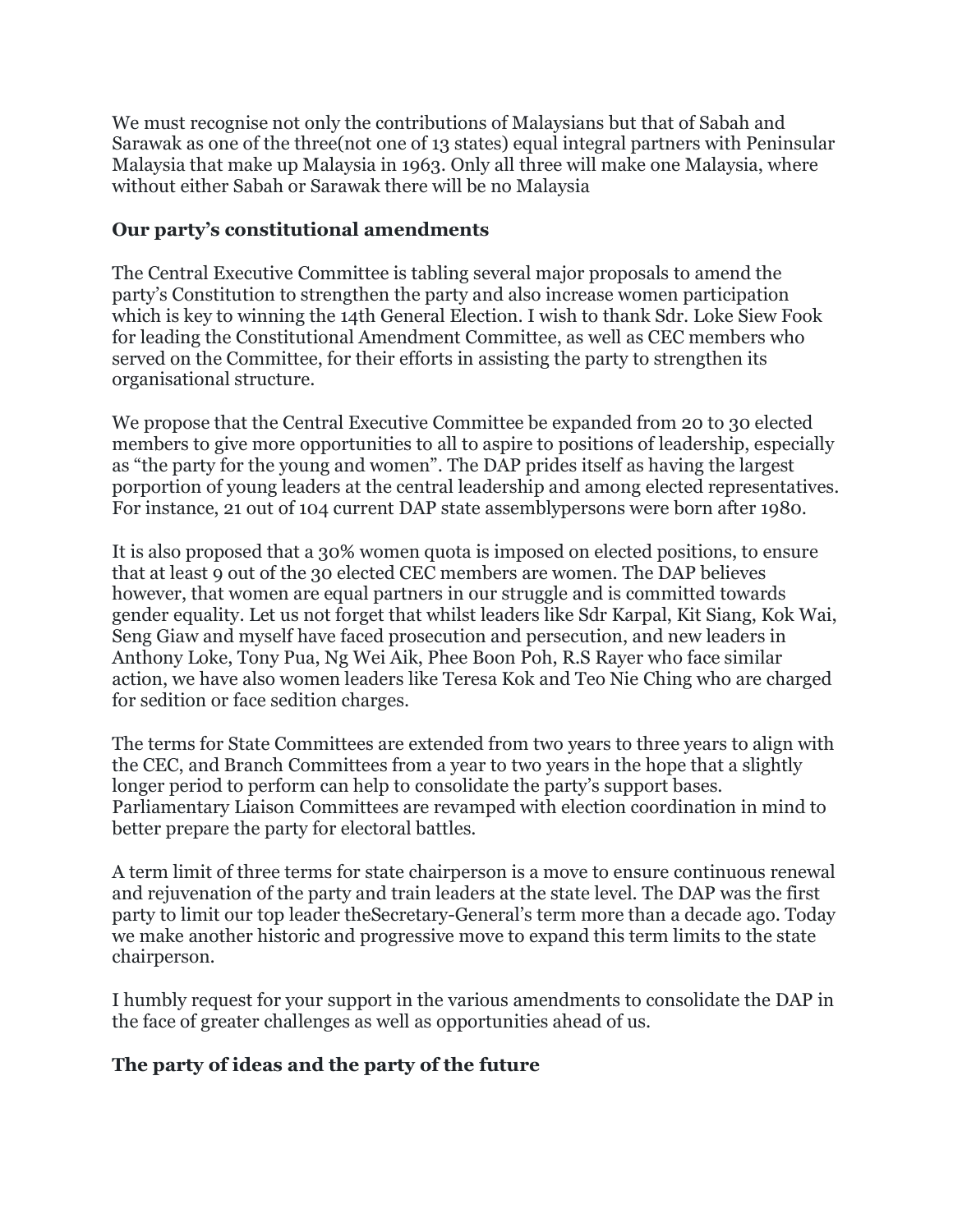It must however be said, that a great party structure can only get us so far. Ultimately, what matter most are the ideas that define the party. The DAP must see itself as "the party of ideas", "the party of the future" and the "party of hope".

One of the core efforts to make DAP the party of the future is to make a lasting imprint with Malaysians in Sabah and Sarawak, who were previously ignored by Barisan Nasional because they were seen as BN "fixed deposits".

The recently announced Royal Commission of Inquiry report on illegal immigrants in Sabah, is a cover-up and a whitewash of a 40-year long injustice against the people of Sabah who are now strangers in their own land. Those who were responsible for this mess, both at the policy level and at the working level, should be named and be charged under the laws. They must be punished for betraying fellow Malaysians as well as our sacrosanct Malaysian citizenship.

I would like to take this opportunity to reiterate the Central leadership's support for the Bintulu Declaration presented by DAP Sarawak at its state convention on 26th October 2014. The concept of Equal Partnership with Sarawak, as well as Sabah, should be the guiding principle for all to adopt.

The DAP,just a little more than a year ago launched, the Impian Sabah and Sarawak campaigns under the Impian Malaysia vision, to expedite and trigger a paradigm shift in political perceptions and affinity in rural Malaysia, particularly in East Malaysia. The road to Putrajaya goes through Sabah and Sarawak.

The projects, ranging from the provision of gravity-fed water to villages who have been denied this basic right, to the construction of basic roads for villages which are cut off from vehicle access, to the building and repairs of basic amenities such as river jetties, bridges, community centres and places of worship, have captured the imagination of rural Sabah and Sarawak.

The Impian team have since increased the scope of activities to include projects to upgrade the economic well-being of the rural folks. This includes the provision of microcredit to oil palm smallholders, the set up of Kedai Impian operated by the villagers, and organising seminars for arts and crafts for the womenfolk.

We have also started conducting Impian Education Camps to help stir interest in English, Mathematics and Science among the rural children as well as to emphasize the importance of education to their parents. Come January, we will be conducting our very first Impian Health Camp to the marginalised rural folks, courtesy of a dedicated team of volunteer doctors and specialists.

I wish to thank Sdr Tony Pua for his efforts and leadership and all CEC leaders who have gone over. Let me just stop here to present to you a short video of the work carried out by Impian Malaysia.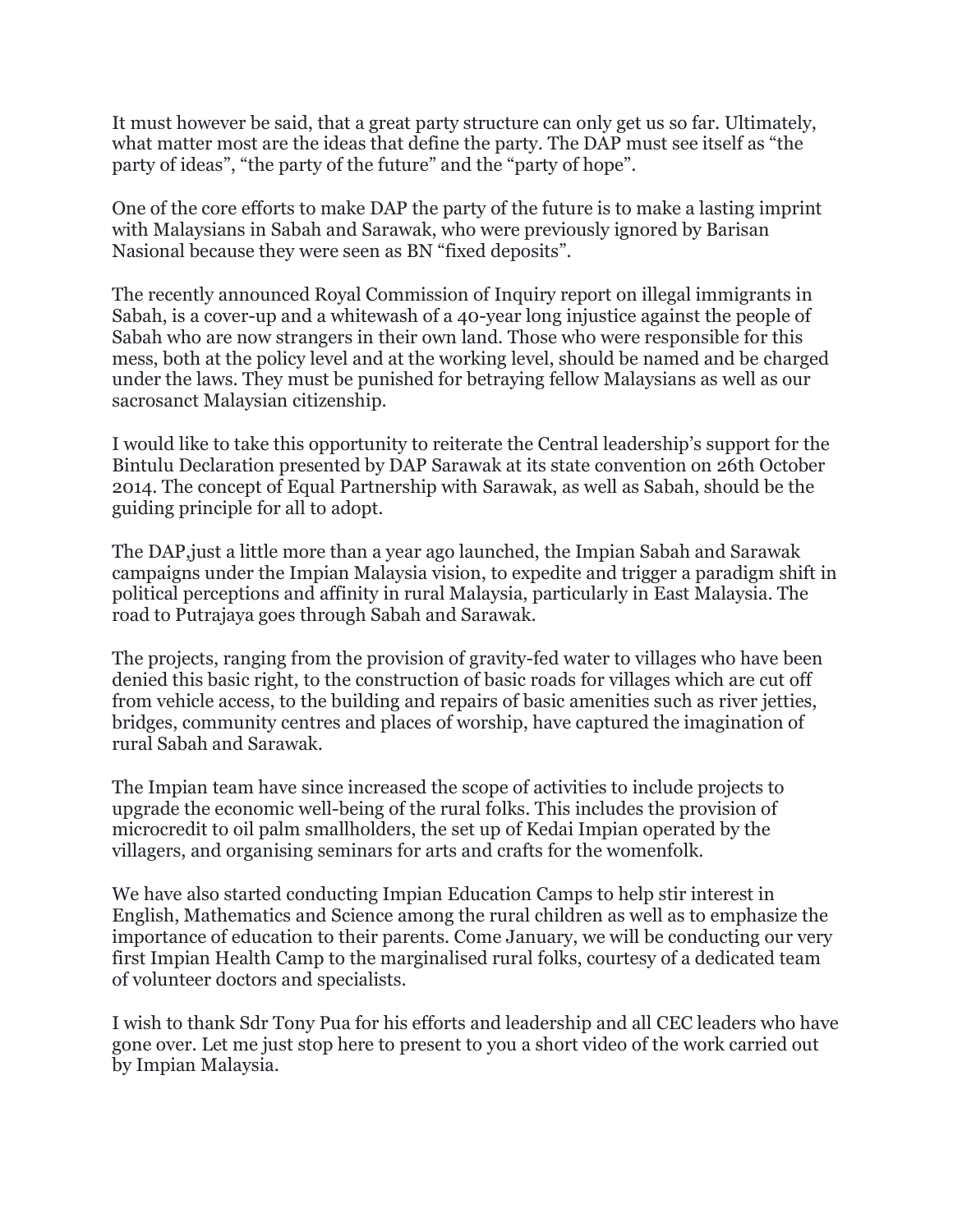The DAP is proud to have completed more than 30 projects big and small, benefiting more than 800 families and involving 150 selfless volunteers from all races and backgrounds all over Malaysia. We would like to congratulate and thank these volunteers for upholding the Impian Malaysia spirit, the spirit of "berat sama dipikul, ringan sama dijinjing".

Let all DAP leaders make this commitment by ensuring that all elected representatives must make a least one trip to Sarawak before the next state general election.

DAP enters its "second-phase", according to Sdr. Lim Kit Siang, by focusing on semiurban areas which eluded DAP, where most marginal seats lie. DAP must not only be the party of ideas but one that make ideas work, beginning with the Gelang Patah Declaration, of how we address the problems faced by marginalised Indian communities in Penang. Let us look at one more video.

### On the same ship

Malaysians are on the same ship. DAP leaders will sink and swim with Malaysians on this ship. Unlike BN leaders who have Permanent Resident status in foreign countries, we have no other place but Malaysia. Yet we must concede that we face an uphill battle to this ingrained perception perpertuated by the lies of UMNO that the DAP is anti-Malay and anti-Islam.

When we expose corruption and police brutality we are accused of being anti-Rulers because the Malay Rulers appoint those who head such institutions of Malaysian Anti-Corruption Commission or SPRM and the police, which are helmed by Malays. When we talk of Islamic religious edicts or fatwa applying only to Muslims and not applying to non-Muslims, we are accused of being anti-Islam by interfering in the religious affairs of Muslims.

And yet when the Penang PR state government doubled the annual Budget allocations to Islamic religious affairs as compared to the previous BN state government, MCA and Gerakan criticised us to the extent of being anti non-Muslims. NO UMNO leader defended the Penang PR state government against MCA or Gerakan, for doubling annual allocations for Islamic affairs in Penang.

DAP supports the Rulers, the position of Islam and Malays as well as protecting the legitimate rights of non-Malays and non-Muslims as stated in the Federal Constitution. Let me state clearly that DAP is not anti-Malay nor anti-Islam nor anti non-Muslims. We are only anti-corruption. And anti-BN as BN is the mother of all corruption. The DAP is and will always be a non-racial multiethnic party that fights for all.

There will be more ferocious attacks by UMNO on DAP as more and more young Malays see DAP as a potential platform to champion their shared dreams for a better Malaysia. We must convince Malays that DAP, as one of its governing parties in PR, would never hurt the interests of ordinary Malays but instead, deliver a better life for all Malaysians, Malays included.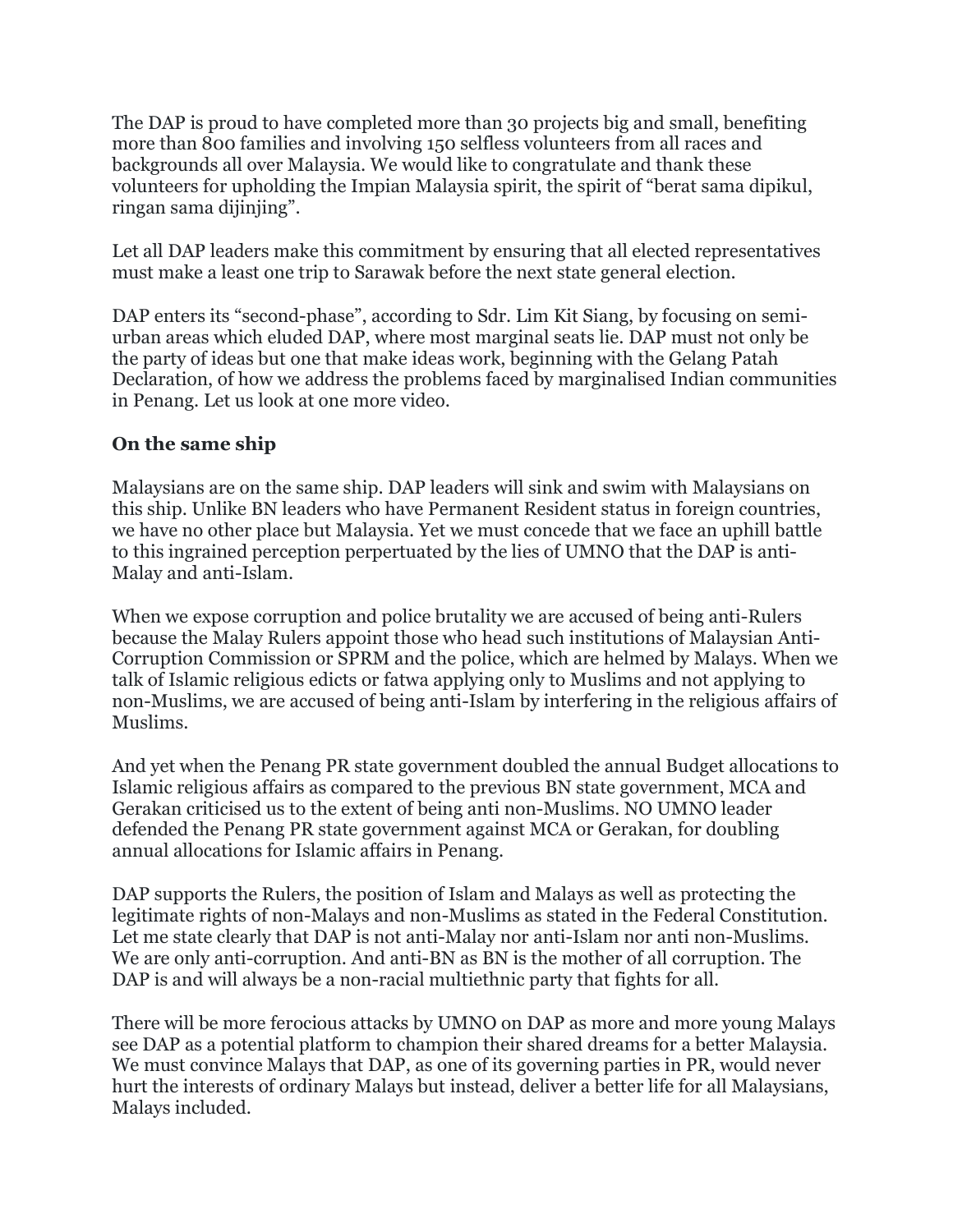All Malaysians must openly oppose racism and religious extremism, in particular the uncivilised politics of Perkasa and Isma as well as the racist elements within UMNO. We fully support the open letter by 25 former top civil servants who demanded Prime Minister Datuk Seri Najib Tun Razak to take action against right wing groups that are hijacking Islam by perverting the moderate nature of the religion into an instrument of hate and violence.

The time has come for the Prime Minister to exercise leadership – to lead from the front and not from behind. Moderation in Islam is about truth,equity and justice.

There is no equity when Datuk Seri Najib refuses to answer questions about the RM 42 billion debts of 1MDB. There is no justice when Sedition Act is used against opposition leaders and academics. There is no truth when Najib breaks his thrice-repeated promise to abolish the Sedition Act, instead fortifying it or paying BR1M of RM950 when BN had promised RM1200 during the last general elections.

There is no mention of 1Malaysia by UMNO anymore. Only the language of lies, hate and violence used by racists and extremists alleging that the Chinese's economic strength comes from illegal activities in gambling, prostitution and recreational activities.

Or worse the failure to act against ex-Deputy Minister Dr Mashitah Ibrahim's dangerous and provocative lies in blaming the Chinese community of burning the Quran as part of their prayer rituals, even though Kedah Menteri Besar had announced that the Quran.was torn by a demented Malay Muslim who had been sent to a mental hospital for treatment.

### A winning coalition worthy of a government as good as its people

That is why there must be a change of government from one of hate to love for our Malaysian brothers and sisters and to liberate ourselves from a fate full of national government and personal debts. We must not be a nation filled with loan sharks but of economic dignity, we must not be a nation of corrupt political cronies and parasites but productive generators of wealth.

I fervently believe that UMNO and Barisan Nasional would fall in the next general election but for the PR to win, it must have an effective, broadbase, winning coalition that unites all forces in the society to defeat UMNO Barisan Nasional convincingly. Even Deputy Prime Minister Tan Sri Muhyiddin Yassin concedes that it is probable for BN to lose because a 2% swing in votes will cause BN to lose power by winning only 103 Parliamentary seats.

As UMNO is gets increasingly insecure, sedition charges are used against critics and more racial sentiments to whip up support for UMNO. The despicable attempt to put Datuk Seri Anwar Ibrahim behind bar is just another desperate act. We stand by Anwar and all other leaders who are persecuted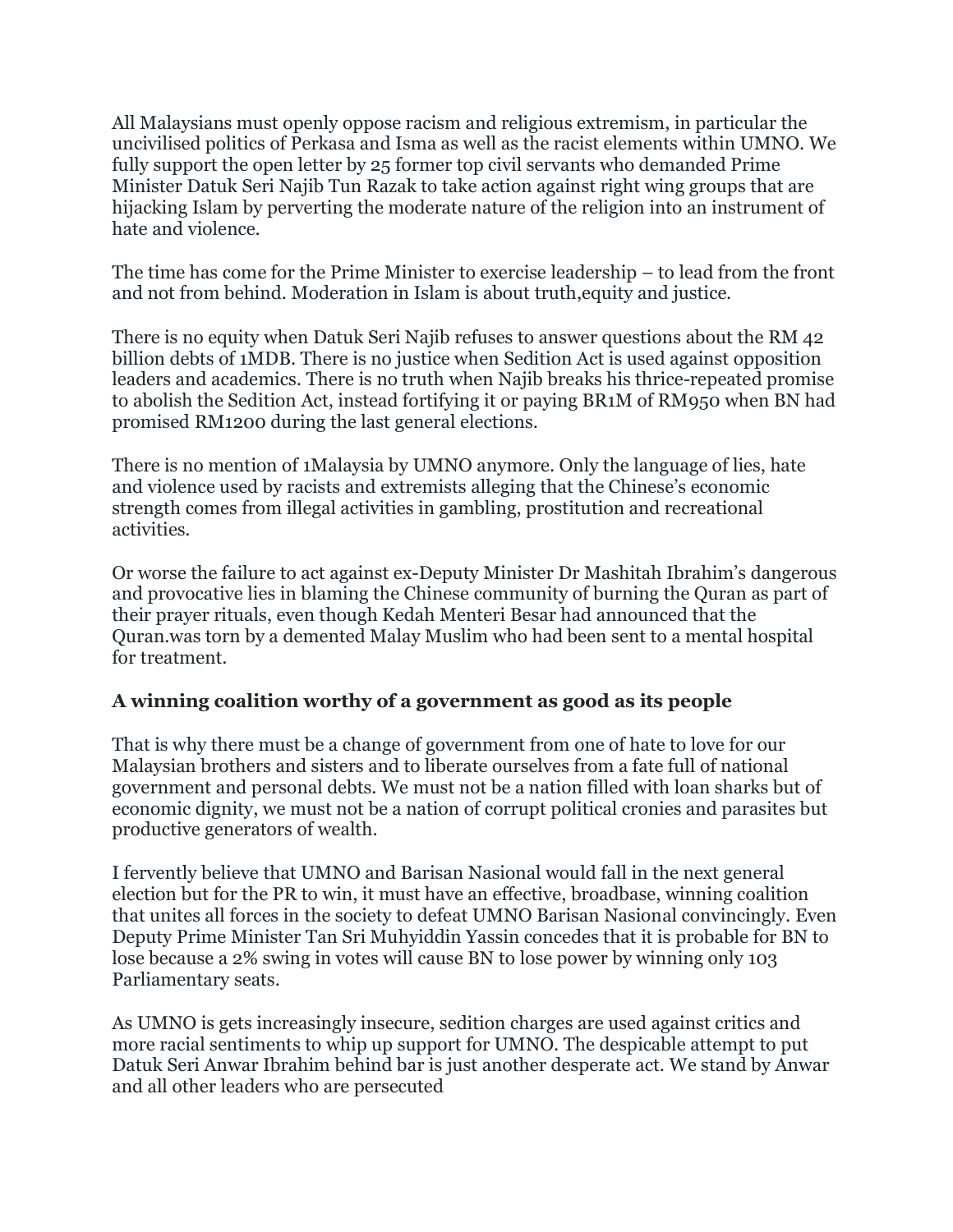UMNO deserves to lose like the Congress Party of India. But to prove that we are a worthy government is very different from showing that we are an effective opposition. We must win the middle ground and Middle Malaysia can only be won if PR can demonstrate that our good governance is superior and cleaner than BN as well as benefit and not harm the rakyat..

We must present a coherent and consistent policy agenda that is convincing to the middle ground as the partisan bases of each of the Pakatan Rakyat parties can only get us so far. Let me be frank. There can be no repeat of the Selangor Menteri Besar crisis and all its consequences of public disunity on display. Pakatan Rakyat would not be able to enter the next election not having agreed upon who would be the next Prime Minister nor on a clear and definite position that there will be no hudud laws.

These are the aspirations of the moderates within Middle Malaysia. A winning PR coalition must have clear policies that win among all ethnic groups, especially the majority Malays, and across Sabah and Sarawak as well.

I call on all Pakatan Rakyat leaders to take up the challenge of creating a winning coalition that brings together all progressive forces in the society to execute this historic mission of defeating UMNO convincingly. We owe the 52% voters who voted for us, a responsibility to make their economic future secure. With the drop in oil price and ringgit, Malaysia is in for tough times. Just as there is no substitute for good governance, there is no substitute for hard work.

### Economy Always The Economy

The theme for the 2014 National Conference – "Berat sama dipikul, ringan sama dijinjing" – is DAP's response to the challenges of income inequality, lack of highincome jobs and equal opportunities.

The fundemental contradiction in the Malaysian economy is that 2 million and half skilled Malaysians with high education attainment are working overseas yet, 6.7 million unskilled foreigners, documented and undocumented, are working in Malaysia.

Today, even 7-Eleven hires foreign labour to man the stores and private contractors rely on them to clean up our rubbish. The Penang State Government tried a different approach via the Seberang Perai Municipal Council(MPSP) through the termination of all cleaning and garbage collection contracts with private contractors who mostly hired unskilled foreign labour at low wage.

Instead MPSP hired 2,469 Malaysians at RM1,500 and above per month.. In the past these garbage contractors, who are most likely to be cronies of the previous government, have used foreign workers to pad their profits. Even though our costs have now risen by 50% extra, we have created jobs for 2,469 ordinary Malaysian families who can prove that they can make Penang Cleaner and Greener.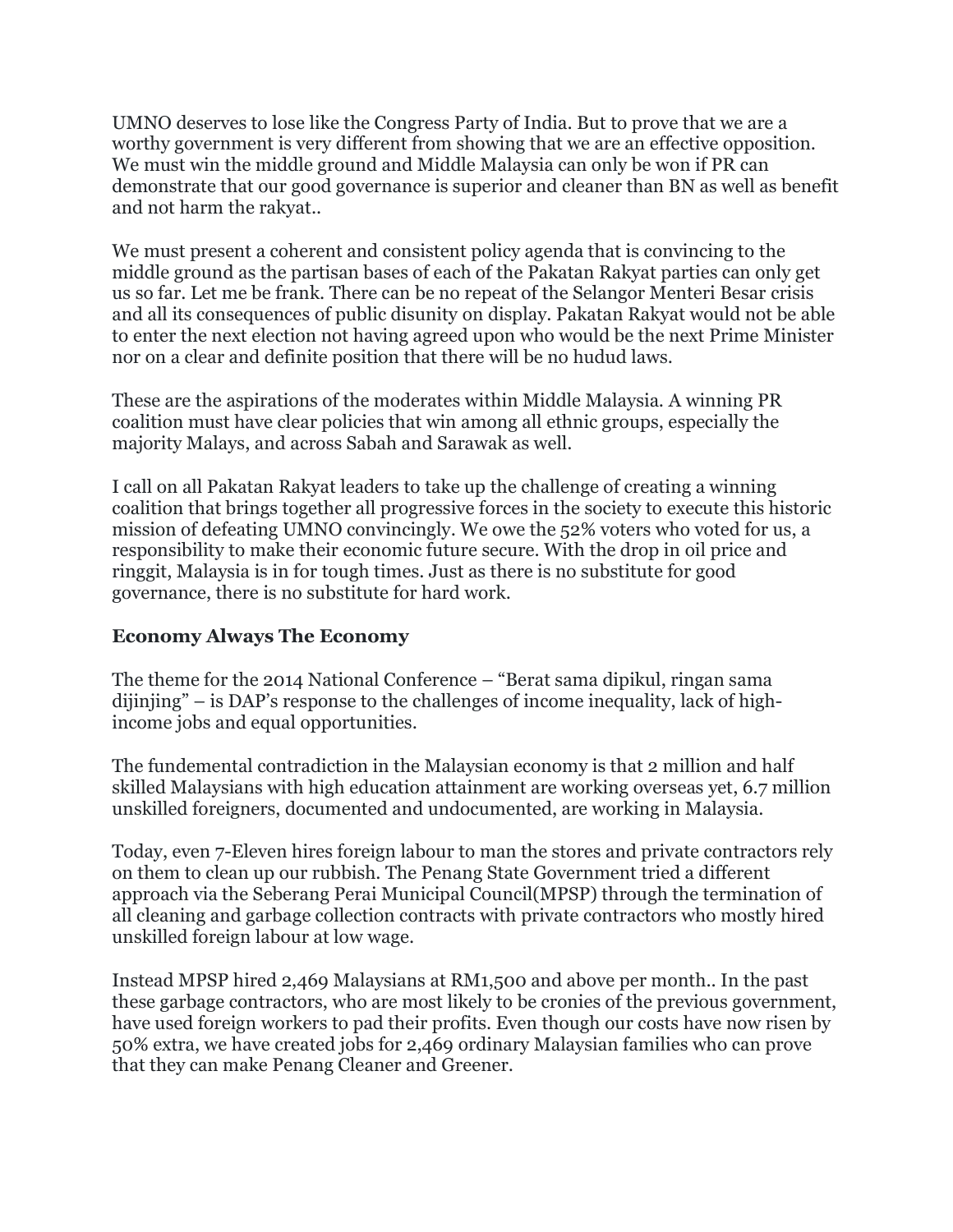If the economy can generally pay municipal cleaners or equavalents at RM1,500 per month, why is it that fresh graduates cannot get jobs?. In many other countries, even if the economy depends on unskilled foreign labour, the government itself would not hire unskilled foreign labour.

We want to showcase the PR Penang state government as a model of good governance because we believe in the ideal of a government as good as its people, especially those who are honest and hardworking. Indeed, the annual budget surpluses and annual commendation accorded on Penang in the annual Auditor-General Reports and even by Transparency International, proves that a clean government can do better than a corrupt administration.

The budget surpluses annually are achieved despite almost doubling development expenditure compared to the previous BN government and allocating almost 12% of our Budget is given for cash assistance, the highest amongst all state governments. DAP has proven that we are an effective opposition party that is a fearless voice and defender of the rakyat but that our record in Penang, shows we can also govern within PR much better than BN.

DAP is calling for cheaper fuel pump price. Despite the more than 40% drop in international oil price from US 105-110 per barrel to less than USD 60 per barrel, petrol prices in Malaysia have not seen a similar 40% drop in price. The retail price for RON97 and RON95 decreased by only nine sen to RM2.46 per litre and four sen (RM2.26 per litre) whilst the price of diesel increased instead by three sen to RM2.23 per liter is just unacceptable.

The DAP is opposed to the implementation of Goods and Services Tax (GST) in April 2015. First, given that more than 60% of the population are receiving BR1M, the social cost of depleting disposable income of already low income families would be extremely steep. Second, the GST is likely to result in inflation which will cut domestic consumption, and slow the growth economy-wide. Third, the implementation of GST is likely to wipe out the informal business sector and the small businesses.

DAP contends that there is no need for the GST if corruption, inefficiency and wastage is rooted out as outlined in the annual Auditor-General Reports.Instead of punishing the cronies, ordinary Malaysians have to pay the price of BN's failure in good governance.

# **Conclusion**

DAP and PR offers an alternative formula for nation-building through a party of ideas not of racism and extremism, that benefits the public not the individual cronies and saves not steal our children's future.

We must never rely on the rhetoric of extremism and racism but commit ourselves to action that there is no substitute for good governance that delivers a better life for ourselves, a better future for our children and a hope of creating a proud developed